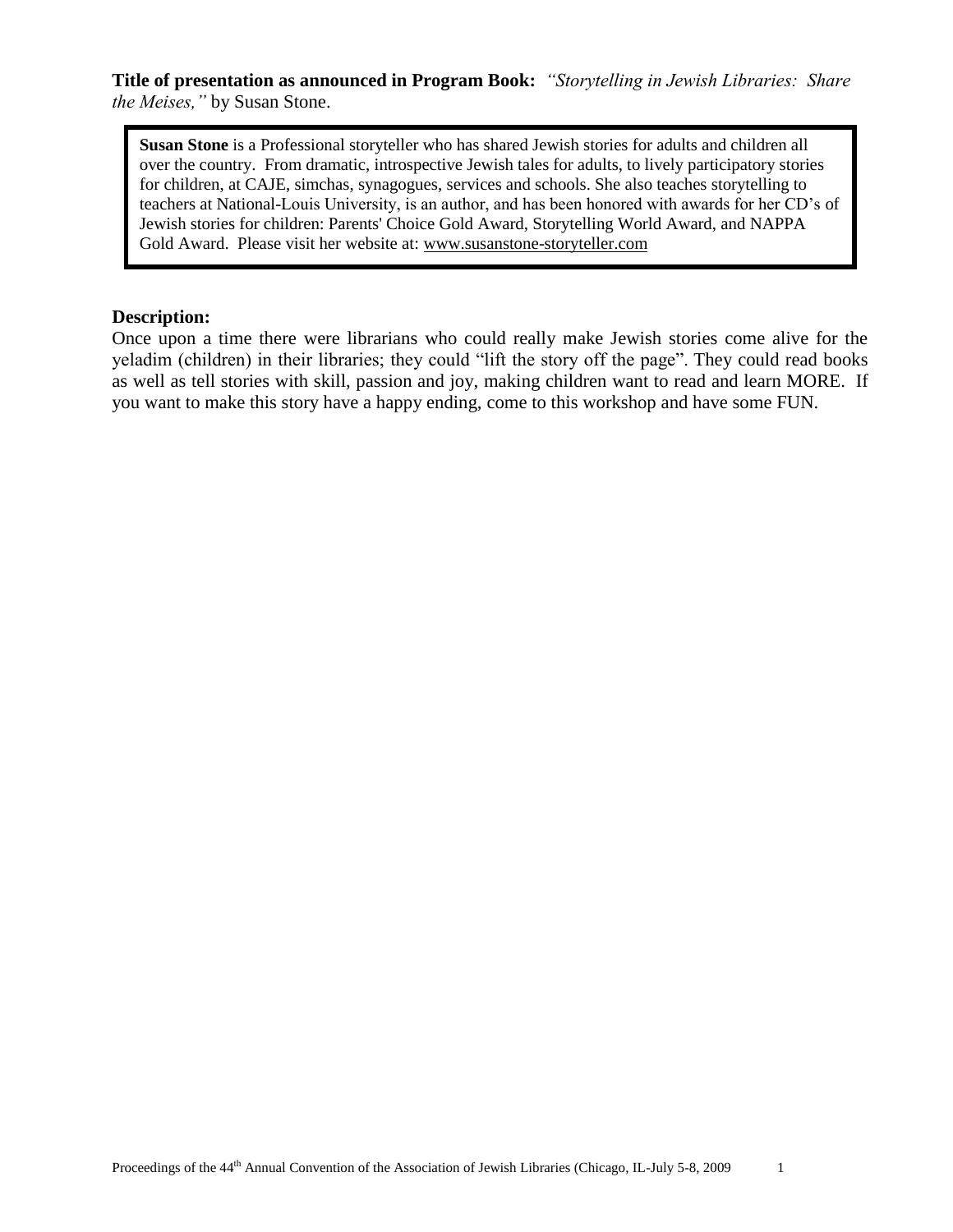# Storytelling in Jewish Libraries: Share the Meises

**Presented at the Association of Jewish Libraries Convention Chicago, 2009**

**By Susan Stone [susan@susanstone-storyteller.com](mailto:susan@susanstone-storyteller.com) 847-328-8159**



## **Lifting the Story Off the Page: Storytelling**

Proceedings of the 44<sup>th</sup> Annual Convention of the Association of Jewish Libraries (Chicago, IL-July 5-8, 2009 2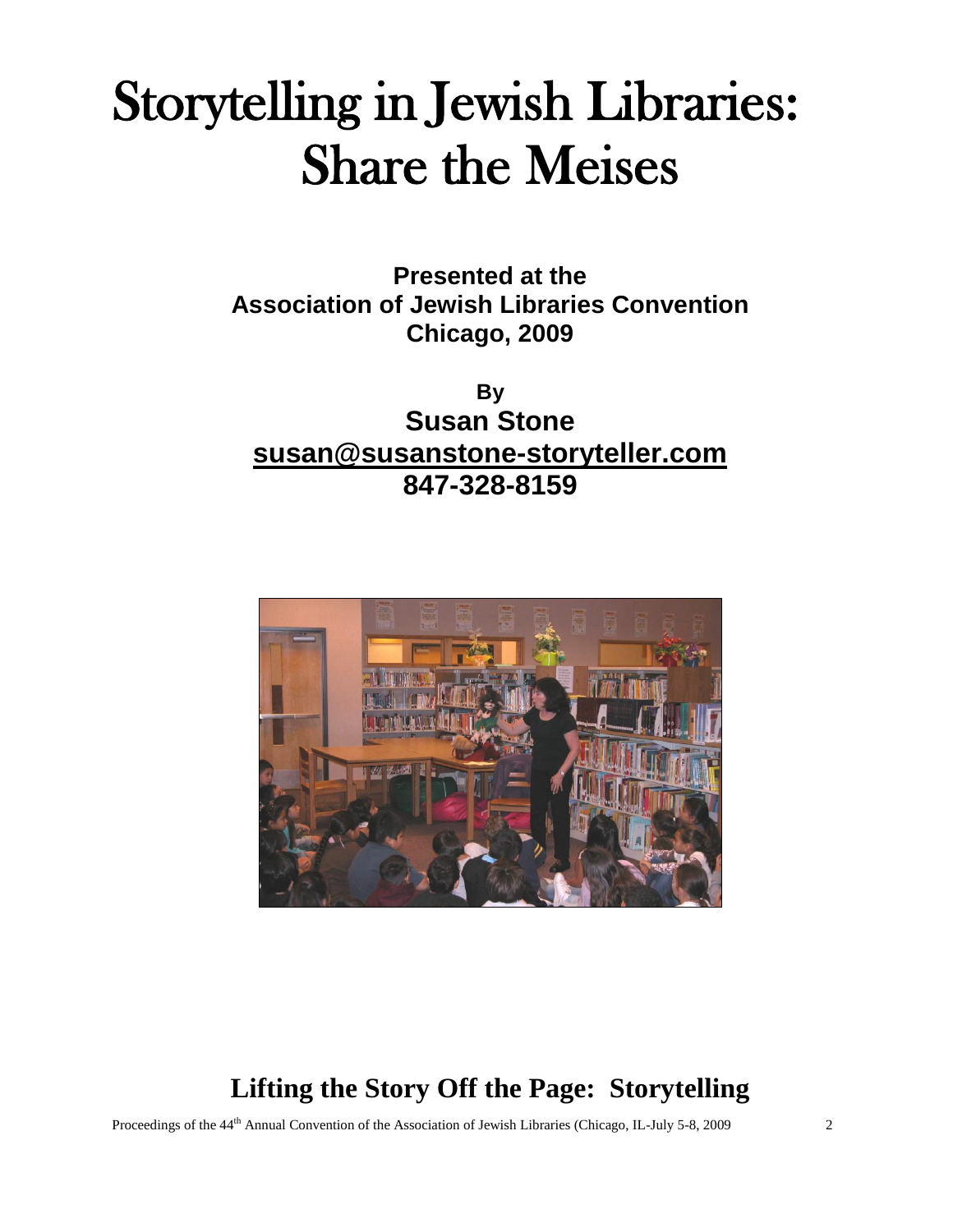**"Let me tell you a story……**

**Whether you are reading books to children or telling a tale without a book, stories need to come alive—to be lifted off the page with our "storytelling instruments". We can translate one dimensional images (book illustrations) into three dimensional images by helping children use their** *image-ination;* **cinema of the mind. We can do this by using our non-verbal storytelling skills. That is what this workshop is about!**

## *What* **is storytelling?**

Storytelling is a way pre-literate peoples (including children) have always learned about the world around them—the sky, moon, seeds, rainbows, frogs…as well as relationships, conflict resolution, history and values. In tales we are able to conjure images—like magicians—we don't need the symbols (words) so we can still participate as a group in the learning, sharing and fun. We are all able to image in our own unique way; we are all equal in this setting. No one can find fault with us. There is only success. There is only joy. (Adapted from *Storytelling: Process and Practice* by Norma Livo)

## **Librarians telling tales (some examples)**

--Using storytelling across the curriculum (for Jewish Day Schools)

- A. Becoming famous mathematicians, historical figures, scientists, geography, geology, biology *porquoi* (why) stories, Astronomy
- C. Character Education (aren't all Jewish stories character education?)
- --Types of Jewish Stories
	- A. Torah
	- B. Midrash (including Talmud)
	- C. Holiday and literary stories (books!!)
	- D. Family Stories
	- E. Folk and fairy tales
		- -Supernatural tales
		- -mystical tales
		- -Sephardic tales
		- -Elijah, King Solomon, Chelm

## **Stuff to Talk About**

Brain based learning: "Developing Your Visualization Muscle" a)Integrate novel or strong emotional connections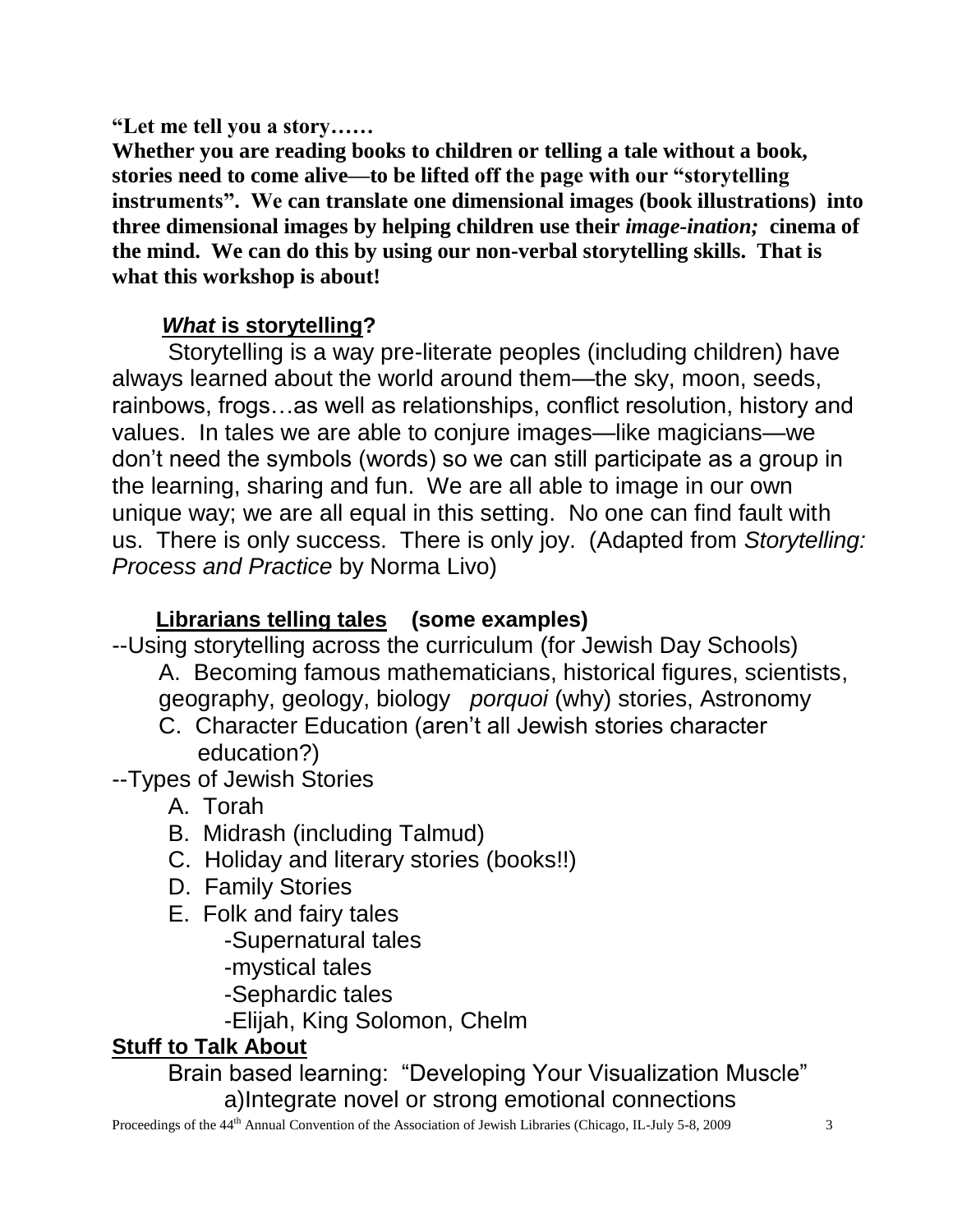b)Use laughter c)Allow movement d)Integrate external and internal attention

## A. Standards addressed in speaking and listening

- B. Multicultural folklore explored
- C. Addresses multiple intelligences
- D. Telling stories to younger children (role models, discipline) E. ESL

## **Advantages of Telling Meises Rather than Reading**

You can see the children's eyes and they can see your face You can "grab" the children when they lose focus You can have your hands free for puppets, instruments or gestures You appear to have actually "been there" because there is no "3<sup>rd</sup> party" You can improvise if something is too scary, or you're getting laughs

## **But I Just want to Read Books to the Children…**

Ok…no problem. Reading is swell. But how are you going to make this an event? How will you leave your listeners wanting more? How can they create the images in their minds without seeing the pictures? How can you use the illustrations and still have the children involved?

- **SEE: Storytelling Worksheet**
- **SEE: Tips for Telling on the next page**
- **SEE: Creating Visual Imagery (handout)**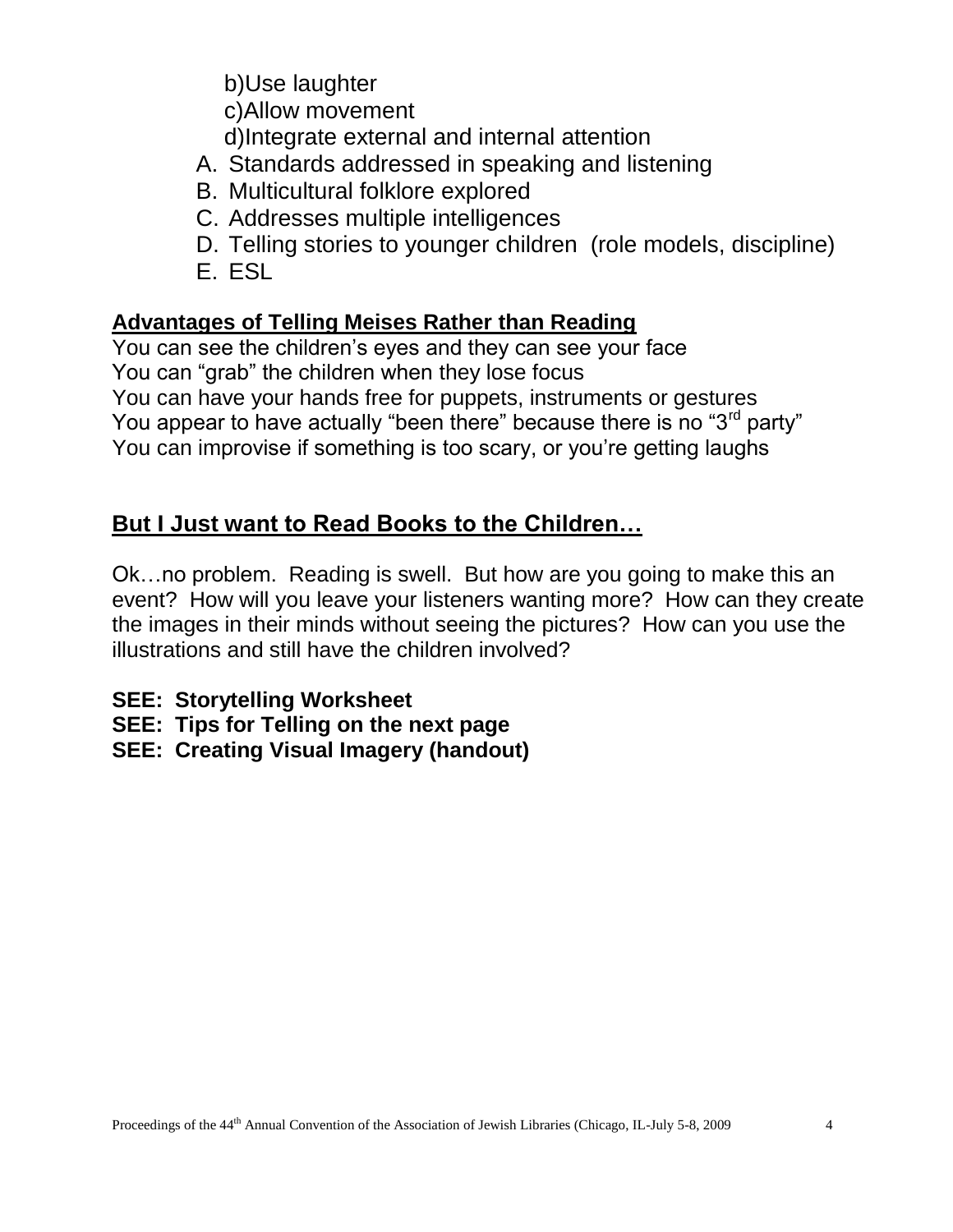## **Storytelling Worksheet**

**(Use the list below to help you keep track of the tales you learn, or want to learn. Keep these in a file).**

1. Title and type of tale (folktale, midrash, literary tale, holiday, etc.)

2. Synopsis (very brief summary—a few sentences)

3. Memory graphic (story map of some kind) (Kidspiration Software is great for this)

4. First line (What will YOU say, not what the paper says)

5. Ending line exactly as you will say it.

6. Characteristic language (what do you absolutely need to keep in the tale—repetitive language, song, rhyme, participation, etc.)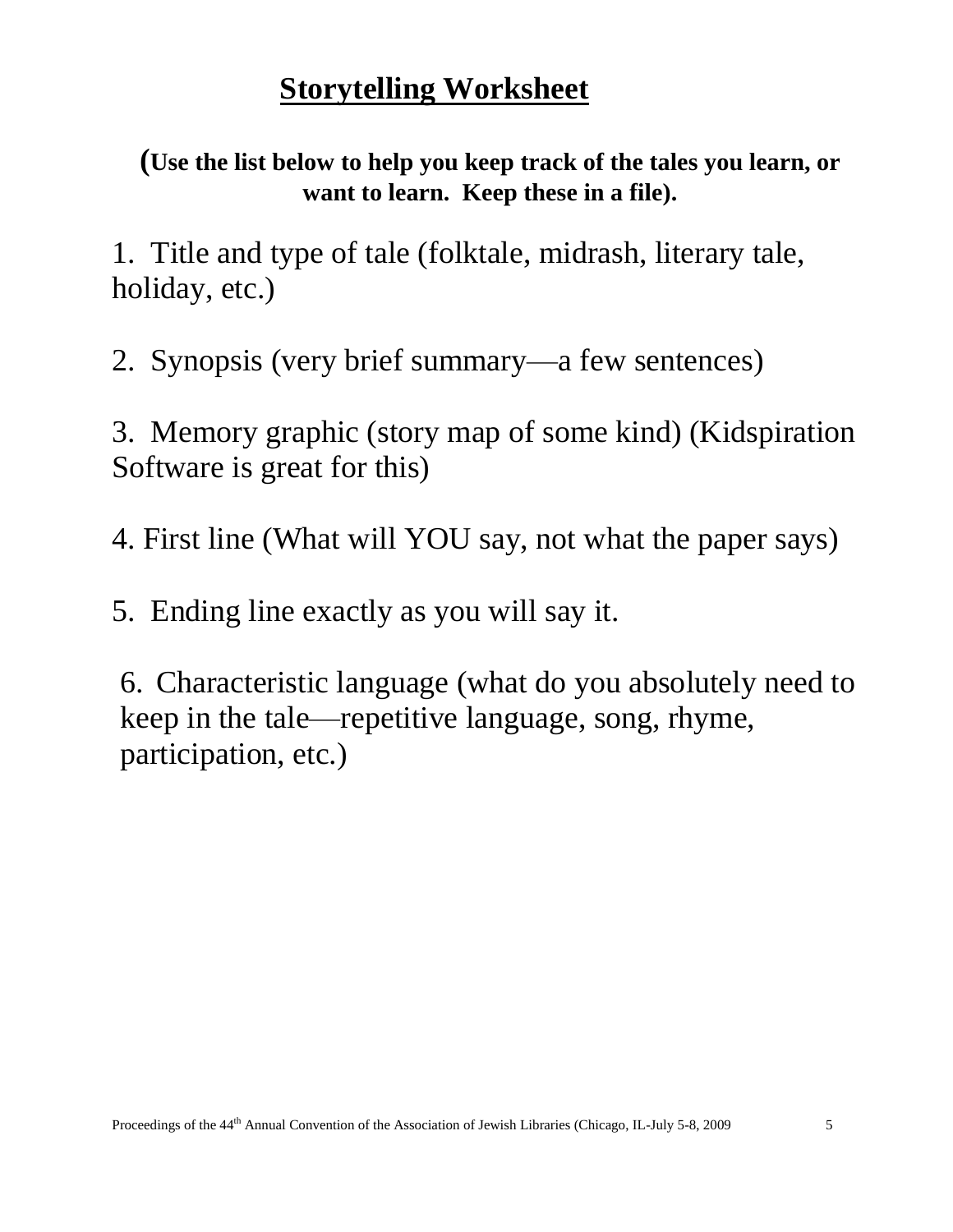## **TIPS FOR TELLING compiled by SUSAN STONE [susan@susanstone-storyteller.com](mailto:susan@susanstone-storyteller.com) www.susanstone-storyteller.com**

#### *Ask yourself the following questions:*

- **1.** Are you seeing your audience? Are they listening? Interested? Do you see their eyes?
- **2.** Are you rushing through important moments?
- **3.** When did you decide to pause and use silence?
- **4.** Does your introduction set the mood? Motivate the listener to want to listen?
- **5.** Do you change your eve focus to differentiate between characters?
- **6.** Do you change your pacing when necessary? Volume?
- **7.** Do you have a definite strong ending sentence?
- **8.** Do you pause after your last sentence before you sit down?
- **9.** Can you be heard? Words understood (not slurred or mumbled)?

**10.** Are you clearly having fun telling your story? Does the audience feel like you really want to tell it to them? Are you giving a gift?

**11**. Do you highlight the main event of the story in some way (volume, pacing, silence, etc.)? Do you know what the other important events are so you don't rush through them? (We call this the main beat).

**12.** Have you added any embellishment of your own? (Character description, setting, a song, sound effects, audience participation, props, puppets, costume, foreign words with translation??)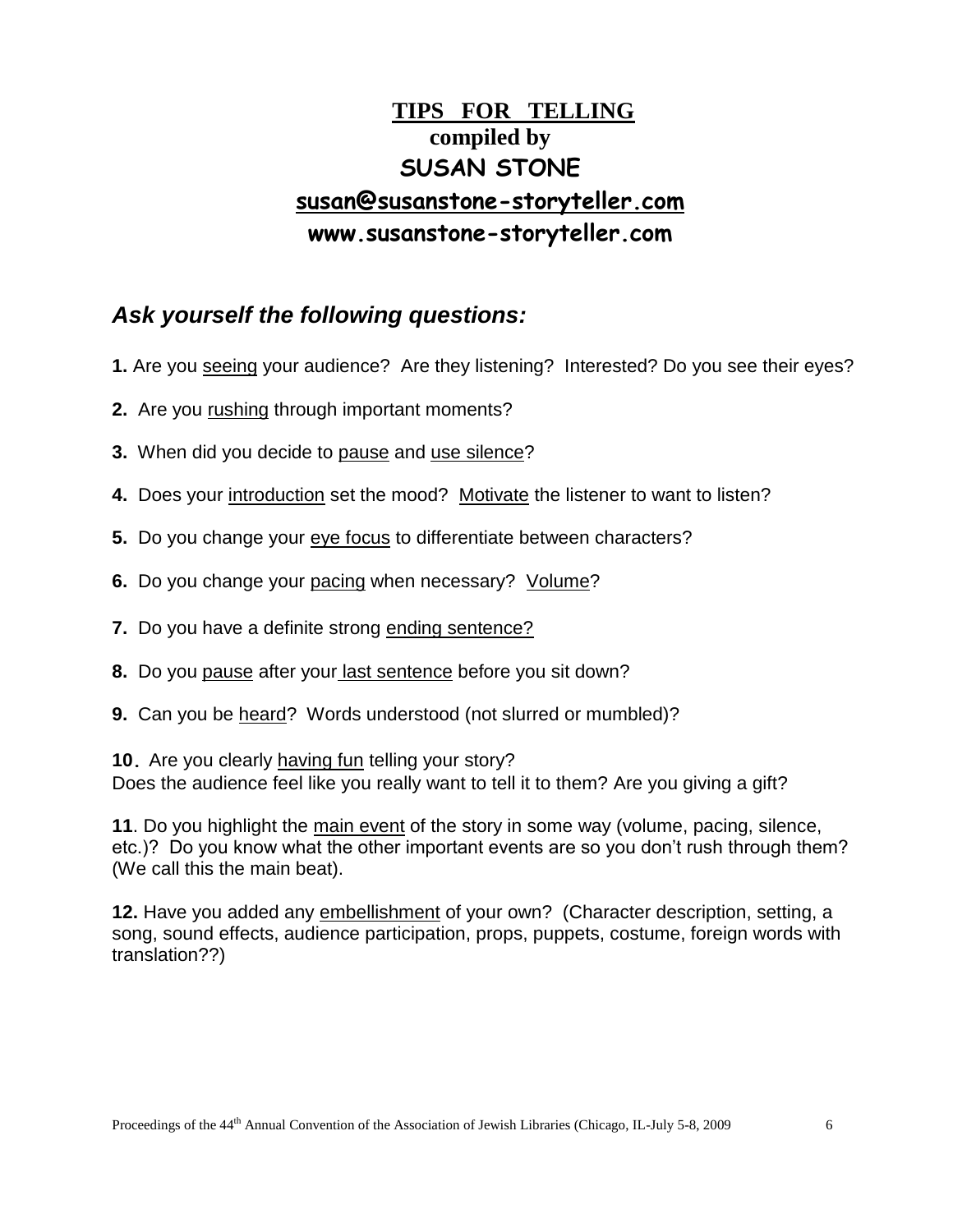#### **Brief Bibliography to Learn About Storytelling Compiled by Susan Stone**

*Bringing Out Their Best: Values Education and Character Development Through Traditional Tales* By Norma J. Livo

*Every Child a Storyteller: A Handbook of Ideas* By Harriet Kinghorn and Mary Helen Pelton

*Look What Happened to Frog: Storytelling in Education* By Pamela Cooper and Rives Collins

*Stories Neverending: A Program Guide for Schools and Libraries* By Jan Irving

*The Storyteller's Guide: Storytellers Share Advice for the Classroom, Boardroom, Showroom, Podium, Pulpit, and Center Stage* By David Holt and William Mooney

*\*Storytelling: Imagination and Faith* (chapters on Jewish storytelling) By William J. Bausch *\*Storytelling and Spirituality in Judaism* **(**comprehensive) By Yitzhak, Buxbaum

*The Storyteller's Start-up Book : Finding, Learning, Performing, and Using Folktales including Twelve Tellable Tales* By Margaret Read MacDonald

*Touch Magic: Fantasy, Faerie & Folklore in the Literature of Childhood* By Jane Yolen

## **Useful Websites**

[www.jewishstorytelling.org](http://www.jewishstorytelling.org/) (Directory of storytellers; annotated bibliography) [http://www.folklore.org.il](http://www.folklore.org.il/) (Jewish folklore in Israel) www.storynet.org (National Storytelling Network)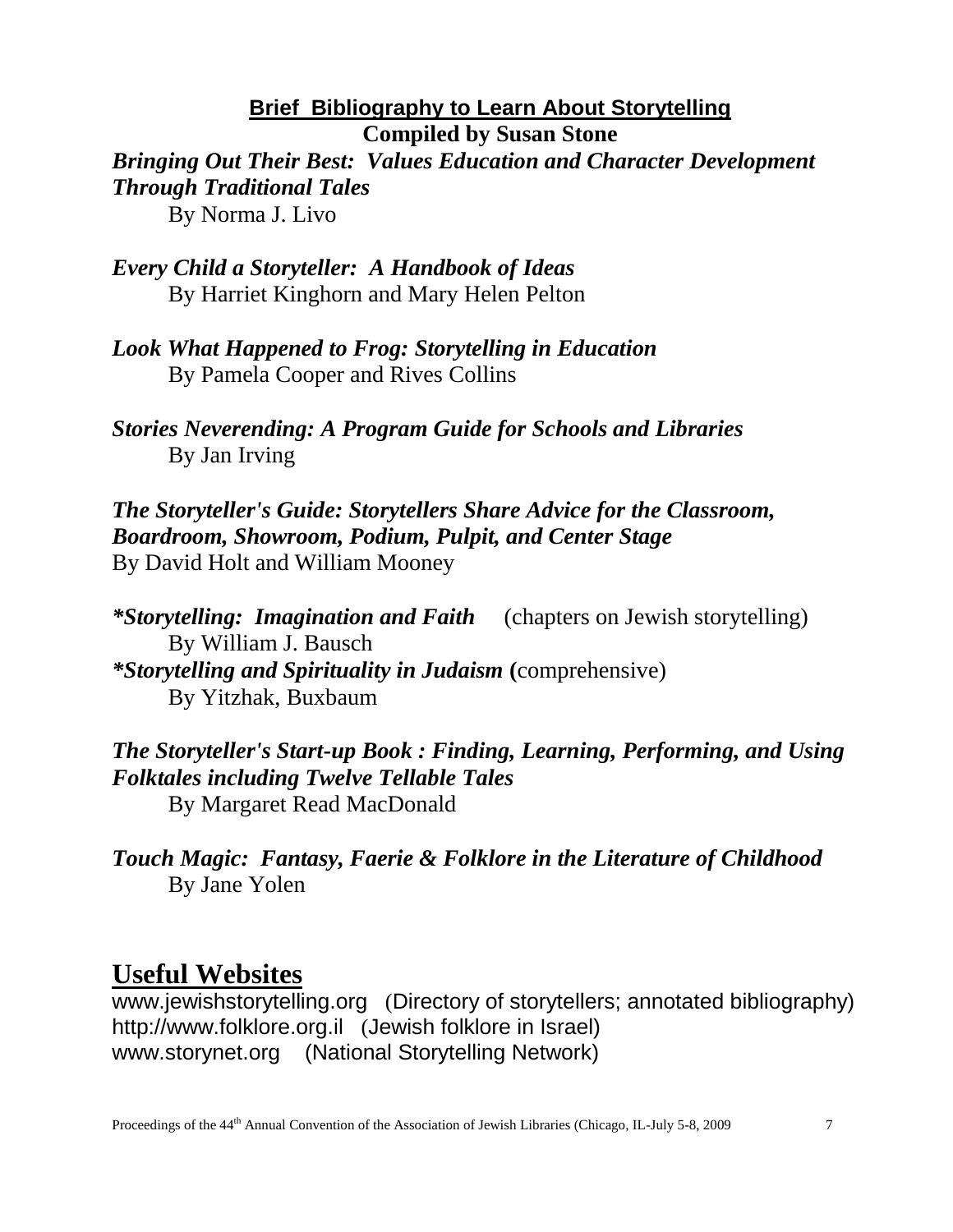#### **Susan's Favorites for Finding Tales… A brief Jewish bibliography**

Ausubel, Nathan, ed. **A Treasury of Jewish Folklore: The Stories, Traditions, Legends, Humor, and Wisdom of the Jewish People.** NY: Crown Publishers, 1990 A comprehensive treasury containing 750 stories organized according to themes and characters with introductions which synthesize wide-ranging knowledge and scholarship of Jewish folklore and traditions. The book also includes humor, sayings, and 75 songs. This "classic" popular anthology was originally published in 1948.

Bin Gorion, Micha Joseph. **Mimekor Yisrael: Classical Jewish Folktales**. Bloomington: Indiana Univ. Press, 1 volume in abridged and annotated edition, 1990 This 512 page anthology "from the source of Israel" offers National, Religious Folktales, and Oriental stories culled by Dan Ben-Amos from the original monumental 3 volumes and with extensive headnotes to each tale and other annotations. There is also a 1-volume edition containing 113 of the most popular tales but without commentary.

Goldin, Barbara Diamond. **A Child's Book of Midrash: 52 Jewish Stories from the Sages.**  Northvale, NJ: Jason Aronson Inc., 1990. 52 brief stories collected from the Talmud and other sources of midrashim, especially for children, that illuminate Jewish ethical and moral values.

Frankel, Ellen. **The Classic Tales: 4000 Years of Jewish Lore**. Northvale, NJ: Jason Aronson Inc., 1989 A representative collection containing 300 Jewish tales which span 4,000 years of Jewish literature, from biblical to modern times. In addition to the introduction there are appendixes of sources, bibliography, glossary, and indexes

Sadeh, Pinhas. **Jewish Folktales.** (Translated from Hebrew by Hillel Halkin) NY: Doubleday, 1989 This comprehensive anthology of over 250 diverse stories draws heavily on the Israel Folktale Archives and Eastern European literary sources. The foreword and afterword essays are enlightening along with the source credits. In some cases, there needs to be more specific attributions.

Schram, Peninnah. **Jewish Stories One Generation Tells Another**. Northvale, NJ: Jason Aronson, an Imprint of Rowman & Littlefield, 1987 64 wide-ranging stories and folktales culled from various Jewish oral and written traditions with source-filled introductions to each story and an index. The tales capture the oral style of this storyteller.

Schwartz, Howard and Barbara Rush. **The Diamond Tree: Jewish Tales from Around the World.** Illustrated by Uri Shulevitz. NY: HarperCollins, 1991 A children's book of 15 folktales drawn from the Midrash, medieval Jewish folklore, and from the Israel Folktale Archives, including East European and Middle Eastern tales.